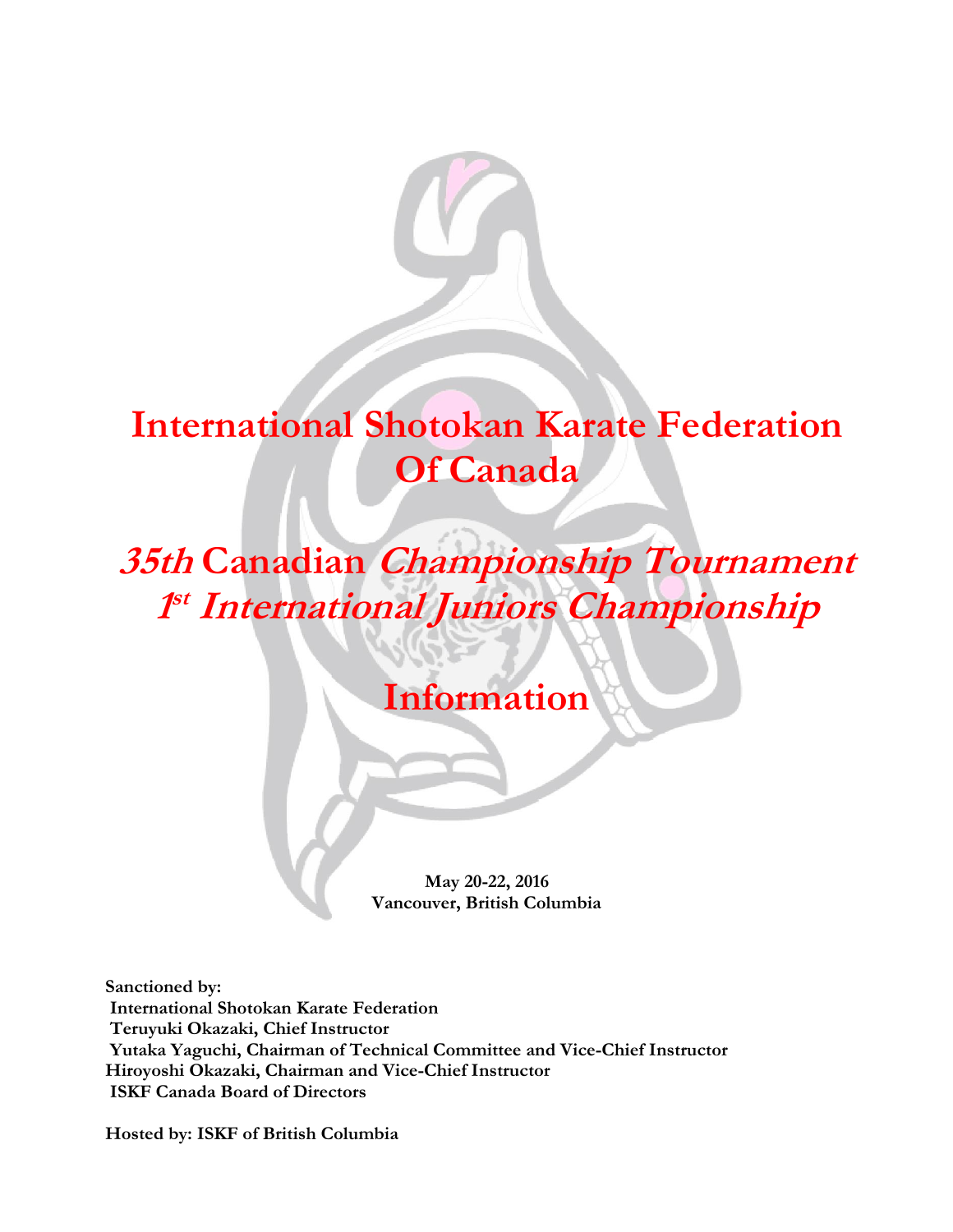## **Contents**

| Contents                                                              | Page           |
|-----------------------------------------------------------------------|----------------|
|                                                                       |                |
| Schedule of events and fees at a glance                               | $\overline{3}$ |
| <b>Tournament events</b>                                              | $\overline{4}$ |
| <b>Transportation</b>                                                 | $4 - 5$        |
| <b>Tournament hotel</b>                                               | $4 - 5$        |
| <b>Detailed schedule</b>                                              | 5              |
| <b>Board of Directors meeting – Friday May 20, 2016</b>               | 5              |
| Dan examination – Friday May 20, 2016                                 | $5 - 9$        |
| Judges clinic and examinations – Friday May 20, 2016                  | $6 - 13$       |
| Venue -                                                               | 6              |
| 1st ISKF International Juniors Tournament - Saturday May              | 6              |
| 21, 2016                                                              |                |
| <sup>1st</sup> ISKF International Junior Tournament Awards BBQ -      | 6              |
| Saturday May 21, 2016                                                 |                |
| 35 <sup>th</sup> Canadian National tournament – May 22, 2016          | 6              |
| 35 <sup>th</sup> Canadian Banquet and Annual general meeting – Sunday | 7              |
| 22, 2016                                                              |                |
| <b>Celebration Party - Sunday May 22, 2016</b>                        | 7              |
| <b>Individual registration forms</b>                                  | 8              |
| <b>Waiver/Release Agreement for contestants/Participants</b>          | 10             |
| <b>Contestant/Participant Medical Questionaire</b>                    | 11             |
| <b>Application for Judge examination</b>                              | 12             |
| 35 <sup>th</sup> ISKF Tournament Judge registration                   | 13             |
| <b>Team registration</b>                                              | 14             |
| Program ad form                                                       | 15             |
|                                                                       |                |
|                                                                       |                |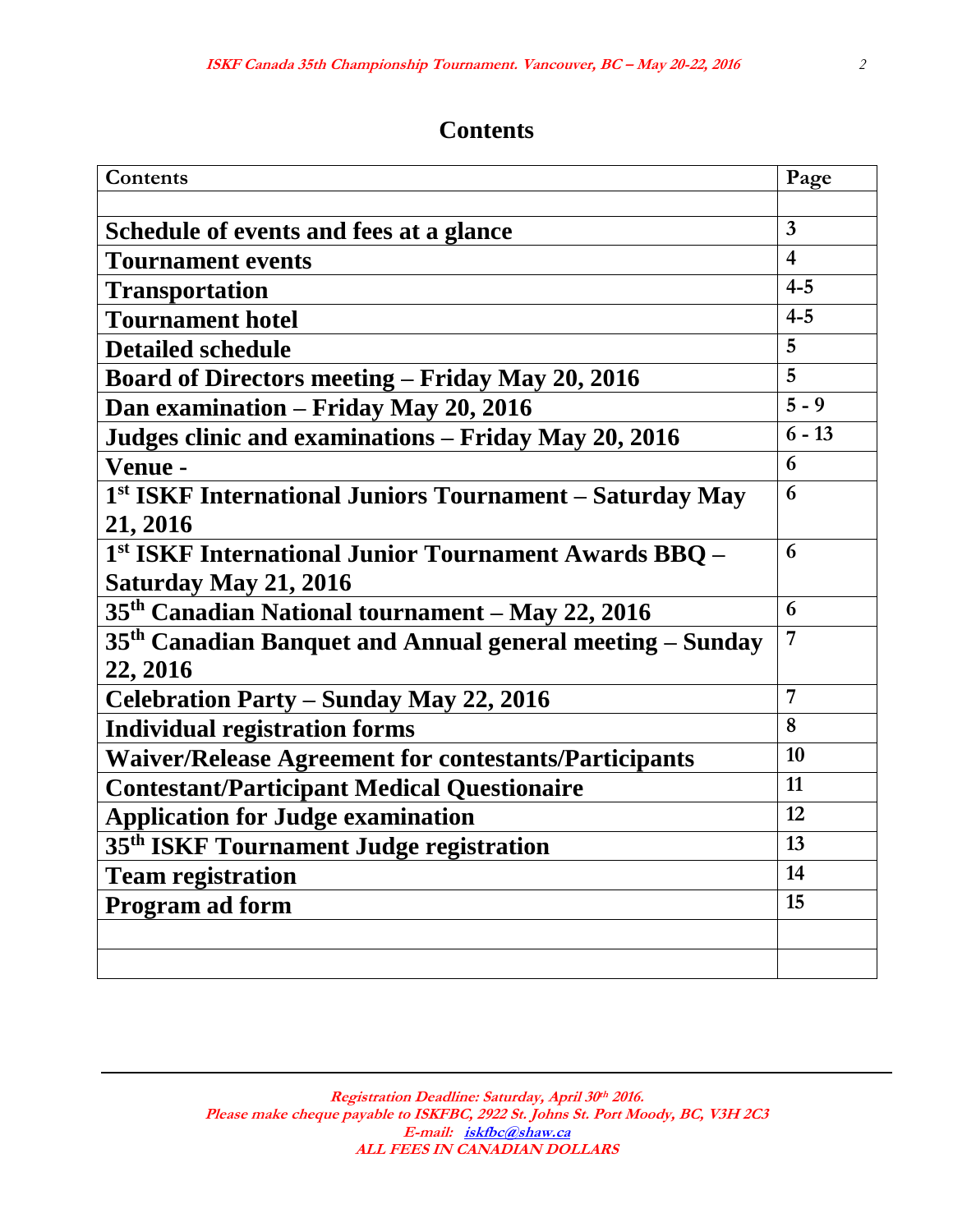| Day              | Time                              | Event                                                                                                                                                                                   | Fees                                        | Place                             |
|------------------|-----------------------------------|-----------------------------------------------------------------------------------------------------------------------------------------------------------------------------------------|---------------------------------------------|-----------------------------------|
| Friday<br>May 20 | $2:00 - 5:00$ pm                  | <b>National Board of Directors' Meeting</b>                                                                                                                                             |                                             | Hotel,<br><b>Board Room C</b>     |
| Friday<br>May 20 | $2:00 - 9:00$ pm                  | Registration                                                                                                                                                                            |                                             | Hotel,<br>board room A            |
| Friday<br>May 20 | $6:00 - 7:00$ pm                  | Dan Examination                                                                                                                                                                         | <b>See Fees</b><br>Page 9                   | Hotel,<br>Fraser Room S.          |
| Friday<br>May 20 | $6:00 - 7:00$<br>$7:00 - 9:00$ pm | Judge's Training Clinic only - Jones Sensei<br>Judge's Examination (written exam)<br>Judges practical exam                                                                              | \$35.00<br>\$80.00                          | Hotel,<br>Tivoli's 2              |
| Sat<br>May 21    | 10:00 am -<br>$9:00$ pm           | <b>Registration continues</b>                                                                                                                                                           |                                             | Hotel,<br>Board room A            |
| Sat<br>May 21    | $9:00$ am to<br>$-12:00$ pm       | International Junior Tournament kata, kumite                                                                                                                                            | \$45. Per person<br>\$60. per team          | Olympic Oval                      |
| Sat<br>May 21    | 1:00 pm -<br>5:00pm               | <b>International Junior tournament finals</b>                                                                                                                                           | As above,<br>included                       | Olympic Oval                      |
| Sat<br>May 21    | $7:00 \text{ pm} -$<br>10:00 pm   | 1st International Junior presentation BBQ                                                                                                                                               | \$35. Juniors<br>\$35. adults               | Hotel court yard<br>Tivoli's 1, 2 |
| Sun<br>May 22    | $9:00$ am-<br>12:00 pm            | Senior Eliminations and finals<br><b>Adult Eliminations</b><br><b>Adult team Kata Eliminations</b><br><b>Adult Team Kumite Eliminations</b>                                             | \$45.00/person<br>\$60.00/team              | Olympic Oval                      |
| Sun.<br>May 22   | $1:00 \text{pm} -$<br>$6:00$ pm   | <b>Official Opening Ceremony</b><br><b>Adult Kata Finals</b><br><b>Adult Team Kata Finals</b><br><b>Adult Kumite Finals</b><br><b>Team Kumite Finals</b><br>Medal & Awards Presentation | As above,<br>included                       | Olympic Oval                      |
| Sun.<br>May 22   | 7:00 pm                           | <b>Canadian National Banquet,</b><br>followed by Goodwill Party                                                                                                                         | \$60./ Adults<br>\$45./ juniors<br>Cash Bar | Hotel ballroom<br><b>Buffet</b>   |

|  | <b>Schedule of Events and Fees at a Glance</b> |  |  |
|--|------------------------------------------------|--|--|
|  |                                                |  |  |

 **Reg. fees are non-refundable. Late fees apply to all registration forms and/or fees received after the deadline.**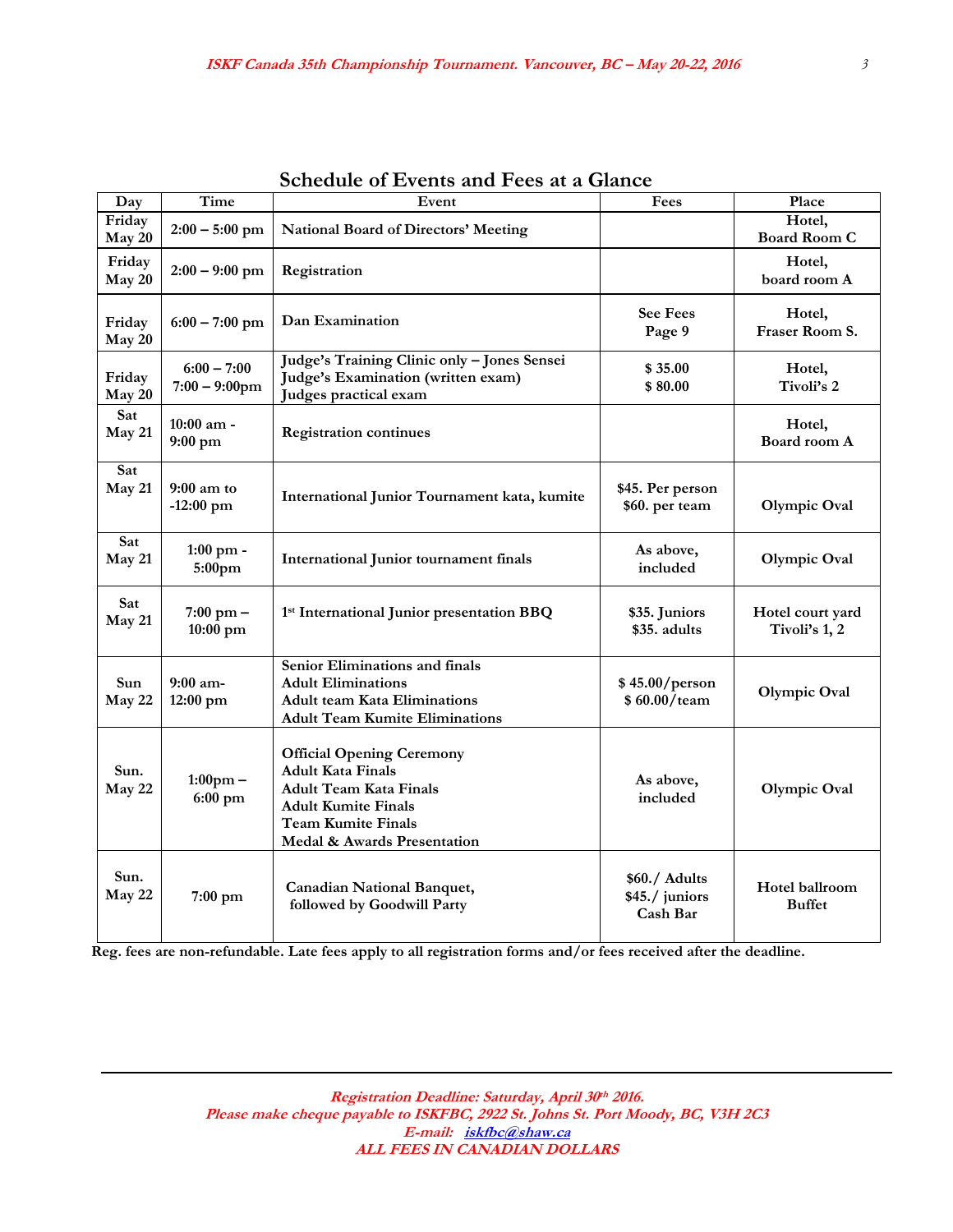#### **Tournament Events**

| Category                 | <b>Gender</b> | Age       | Kata | Kumite | <b>Team Kata</b> | <b>Team Kumite</b> |
|--------------------------|---------------|-----------|------|--------|------------------|--------------------|
| <b>Young Adult</b>       | <b>Female</b> | $18 - 21$ | ✓    | ✓      | <b>Adults</b>    | <b>None</b>        |
|                          | <b>Male</b>   |           |      |        | combined         |                    |
| <b>Young Adult</b>       | <b>Female</b> | $18 - 21$ | ✓    | ✓      | <b>Adults</b>    | <b>Adults</b>      |
|                          | <b>Male</b>   |           |      |        | combined         | combined           |
| Adult - Black            | Female        | $22 - 44$ |      |        |                  |                    |
|                          | Male          |           | ✓    | ☑      | ⊻                | ☑                  |
| Adult - Brown            | Female        | $22 - 44$ |      |        |                  | None               |
|                          | Male          |           | ✓    | ☑      | ☑                |                    |
| Senior Group 1           | Female        | $45 - 54$ |      |        | None             | None               |
| Brown & Black            | Male          |           | ✓    | ☑      |                  |                    |
| <b>Senior Group 2</b>    | <b>Female</b> |           |      |        |                  |                    |
| <b>Brown &amp; Black</b> | <b>Male</b>   | $55 - 64$ | ✓    | ✓      | <b>None</b>      | <b>None</b>        |
|                          |               |           |      |        |                  |                    |

Separate Female and Male Divisions except where noted.

#### **Transportation from airport**

Transportation to and from the Executive Airport Plaza Hotel is available by Hotel shuttle, taxi, limousine, or car rental. Hotel shuttle runs every half hour and is free. Sky train runs from Airport to terminal, about 2 blocks from hotel. [Hotel map.](https://www.google.com/maps/place/7311+Westminster+Hwy,+Richmond,+BC+V6X+1A3,+Canada/@49.170355,-123.145113,15z/data=!4m2!3m1!1s0x54860acdca76b2b1:0x52699c71aa90e49?hl=en)

#### **Tournament Hotel**

**The Executive Airport Plaza Hotel** is the official tournament hotel. It is located at **7311 Westminster Hwy, Richmond,** and is only 2-3 minutes walking distance to the tournament facility, and is close to the Sky Train terminal, which goes to Downtown Vancouver.

Special rates apply 3 days before and after tournament.

| Room type               | Single or double rate |
|-------------------------|-----------------------|
| Courtyard room          | \$129                 |
| Plaza deluxe room       | \$139                 |
| One bedroom condo suite | \$159                 |
| Two bedroom condo suite | \$189                 |

Parking is free for hotel guests.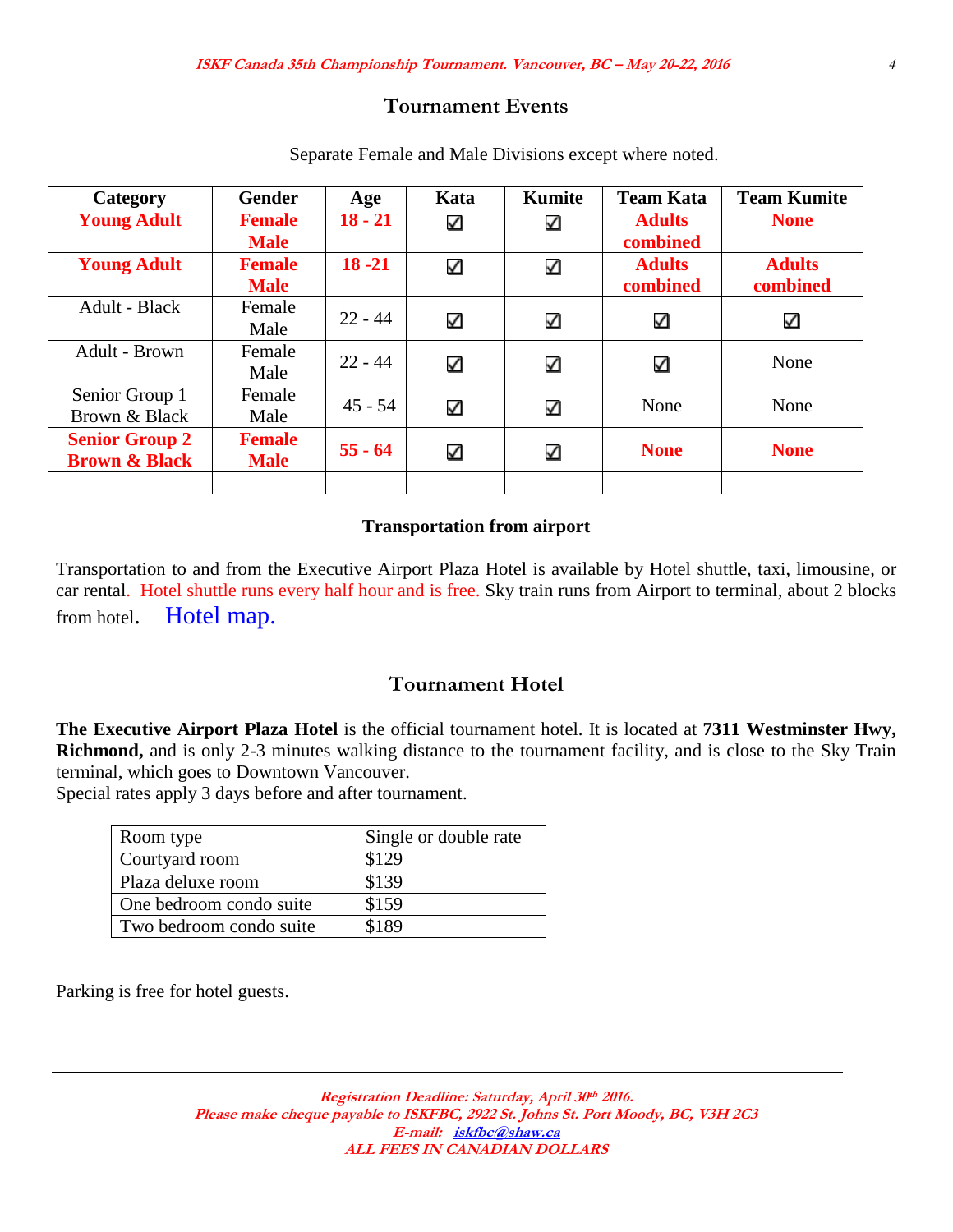Check-in time is 3:00 pm. Every effort is made to accommodate guests arriving before the check-in time, however rooms may not be immediately available. Check out time is 12:00 pm. Requests to retain rooms beyond that hour should be directed to the Assistant Front Office Manager, on the day of departure. Should it be possible to extend a late checkout, a late departure charge may be applicable.

#### **Rooms have been blocked and reserved until April 18, 2016. Thereafter, all remaining rooms will be released for general sale at prevailing rates.**

Contact - <http://www.executivehotels.net/vancouverairportplazahotel>refer ISKFBC

**To reserve rooms:** 

- Call the hotel **at 604-278-5555** or toll free *1-800-663-2878*
- Mention **the ISKF National Karate Tournament**
- Credit card number is required

## **Detailed Schedule**

## **Board of Directors' Meeting - Friday May 20, 2016**

The national board of directors' meeting will be held Boardroom "C" in the Hotel 2.00 - 5.00 pm.

## **Dan Examination - Friday May 20, 2016**

The dan examination will be held in the Hotel, from 6:00 to 7:00 pm. The examination will be administered by Yaguchi Sensei, 9<sup>th</sup> Dan and Okazaki Sensei, 8<sup>th</sup> Dan. Registration procedures are as follows:

- **Two type written copies of the registration form must be submitted by May 1, 2016**, with two passport photographs along with the dan examination fee as per the fee schedule on page 9. The form must also be signed in the permission section by the Provincial Chief Instructor.
	- o If successful, dan registration fees, (which is not included in the testing fee) must be submitted to the National Office within one month by the Provincial Director.
- Please include a copy of your rank record.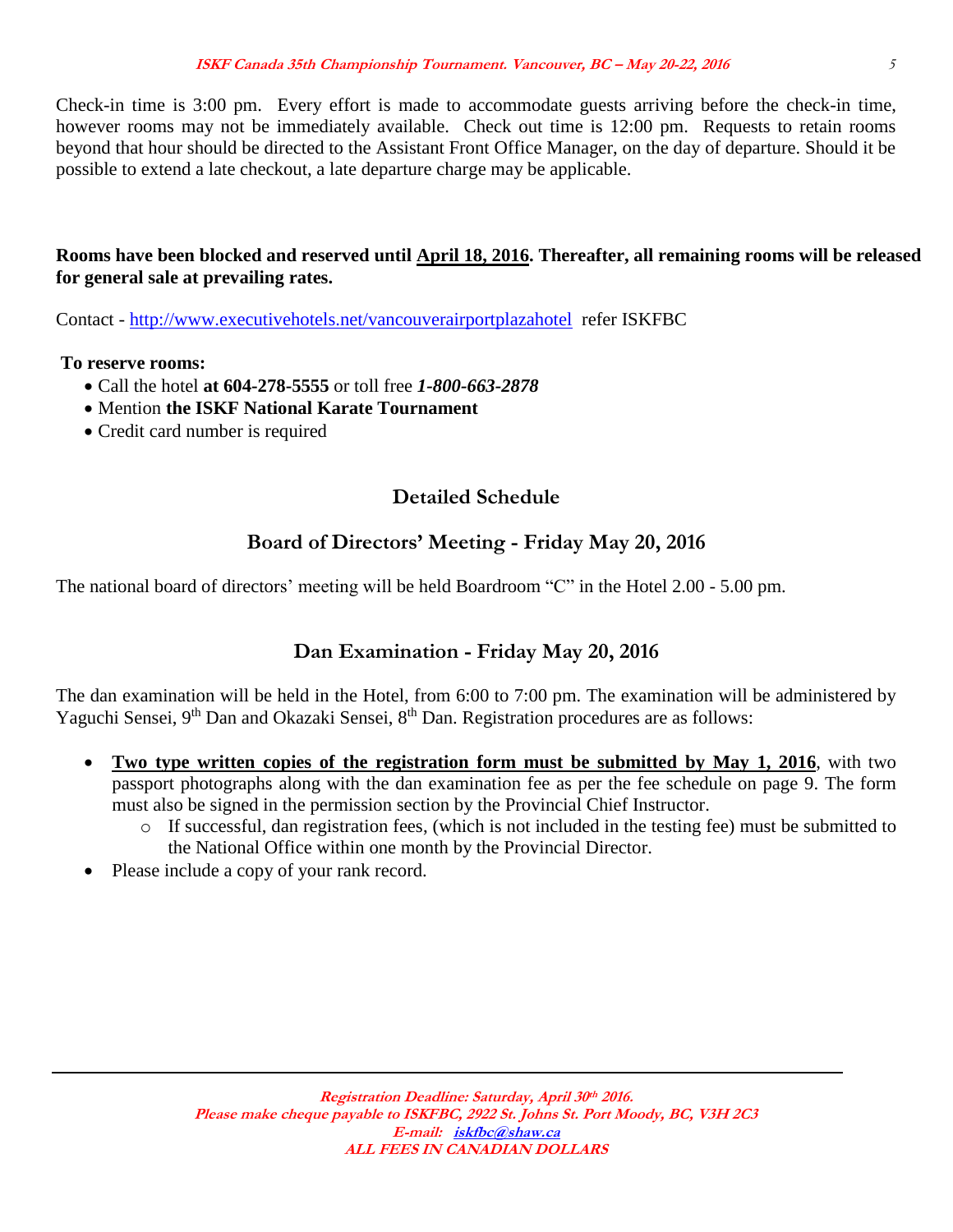#### **Judges Clinic and Examinations - Friday May 20, 2016**

There will be a **judges' training clinic** on Friday May 20, from 6:00 to 7:00 pm in the **Hotel**. The cost for the clinic is **\$35.00**. Clinic is open to all Judges, and is recommended. The ISKF International Judge Examination is in two parts – written exam and practical exam. The cost of the written and practical examination is **\$80.00**. The judge's written exam and practical exam will be held in the hotel from 7:00 – 9:00 pm (directly after the judges training clinic). Pre-requisites for these exams are twenty-two years of age, and a minimum of second Dan. **The registration form must be received by May 1, 2016**. Examinees must have their own whistle and be in their gi.

o If successful, judge's registration fees, (which is not included in the testing fee) must be submitted to the National Office within one month by the Provincial Director.

#### **Venue:-**

All tournament competitions will be held at: **The Olympic Oval**

Directions from the Hotel: Maps will be included in the tournament package received at registration booth

#### **1 st ISKF International Junior Tournament – Saturday May 21, 2016**

Location – Olympic Oval

Eliminations and finals for youth, will be held at the Olympic Oval 9:00 am.–5:00 pm. Participation fee for individual youth events are **\$45.00** per contestant. Team events are **\$60.00** per youth team. International Kumite teams 15 – 17 years lack belts only. All competitors are asked to participate in march- on ceremony Sunday at 1:00 pm**. All Canadian competitors must take part in Sunday opening ceremony. Dress – Gi.**

#### **35 th ISKF Canadian Championship Tournament – Sunday, May 22, 2016**

Location – Olympic Oval

The adult black belt eliminations will take place in the morning at 9:00 am, as well as some team kumite eliminations. The official Opening Ceremony and all adult finals will be held in the afternoon. **All National**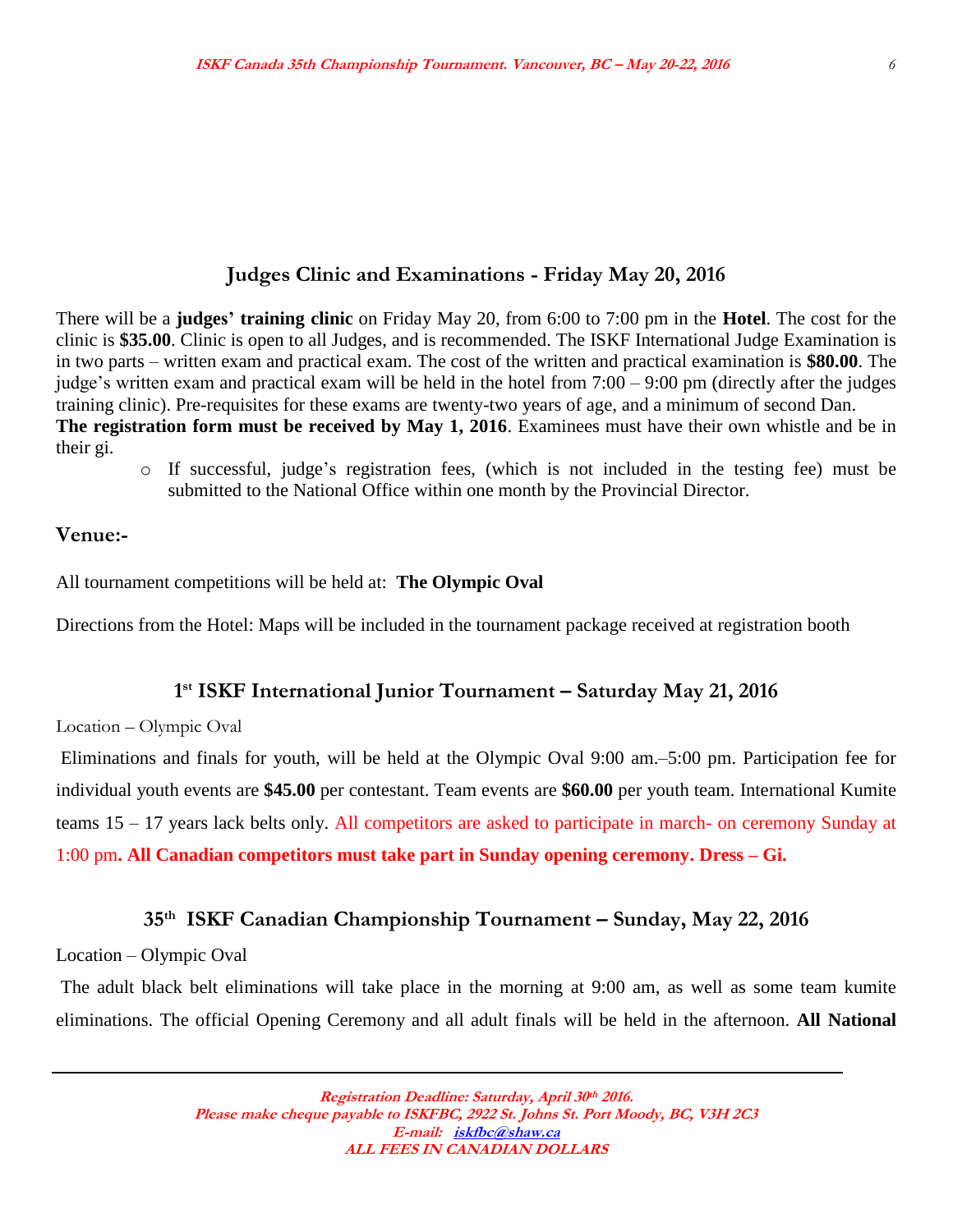#### **competitors & participants must participate in the march-on ceremony at 1:00 pm.**

#### **1 st ISKF International Junior awards BBQ and celebration – Saturday May 21, 2016**

Location: the **Executive Airport Hotel**. The price is \$35 juniors and \$35 adults for all seats and includes gratuities and taxes. Cash bar is available. (adults only) (**Note**: BBQ tickets are complimentary to National Executive and special guests). **Seating is limited and on a first come basis**. Do not wait till arrival to buy a ticket as there will unlikely be any left by then. We are first offering tickets to our out of province visitors until April 1, 2016. Any remaining seats thereafter will be released generally.

#### **35 th ISKF Canadian Banquet and Annual general meeting – Sunday May 22, 2016**

Location: the **Executive Airport Plaza Ballroom**. The price is \$60 for all seats and includes gratuities and taxes. Cash bar is available. (**Note**: Banquet tickets are complimentary to National Executive and special guests). **Seating is limited and on a first come basis**. Do not wait till arrival to buy a ticket as there will unlikely be any left by then. We are first offering tickets to our out of province visitors until April 1, 2016. Any remaining seats thereafter will be released generally. Pre Banquet bar opens at 6:00 pm

## **Celebration Party – 9:00 pm, Sunday May 22, 2016**

The celebration party will follow the Banquet, and will cost \$20.00 for those who didn't go to the Banquet. The cost of the party is included in the Banquet fees. Cash Bar. Will start at around 9:00 pm.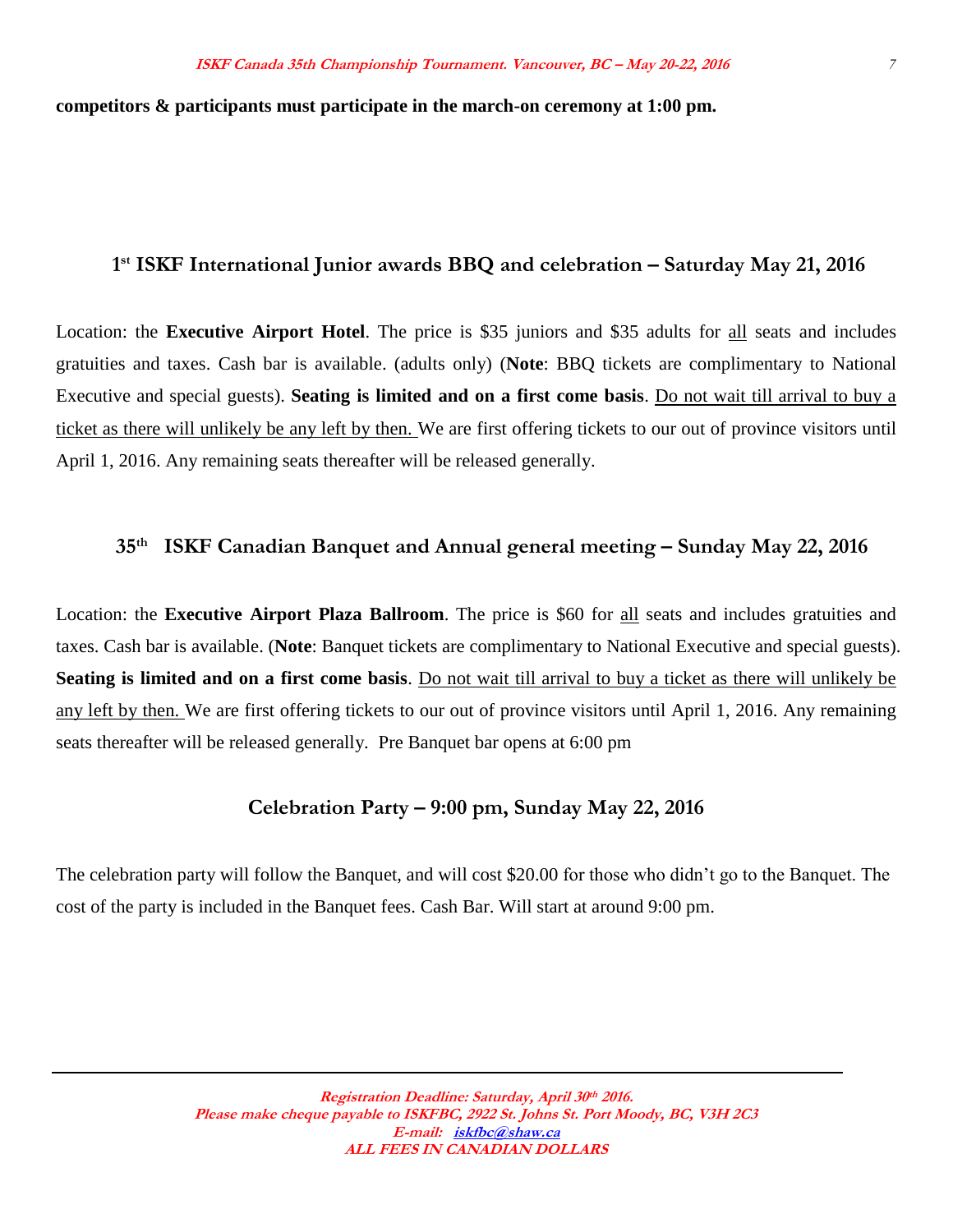| Name:                     |                      |  |
|---------------------------|----------------------|--|
| Dojo:                     | Region/Province:     |  |
| Phone #:                  | Email:               |  |
| Date of Birth (MM/DD/YY): | Age on May 20, 2016: |  |
| Gender ( $M / F$ ):       | Rank:                |  |

## **Individual Registration Form**

Tournament fee for one or two individual events - \$45 per person. Please tick event(s)

| Category                   | Kata | Kumite                   |
|----------------------------|------|--------------------------|
| Adult Black Belt – 18 - 44 |      | the property of the con- |
| Adult Brown Belt - 18 - 44 |      |                          |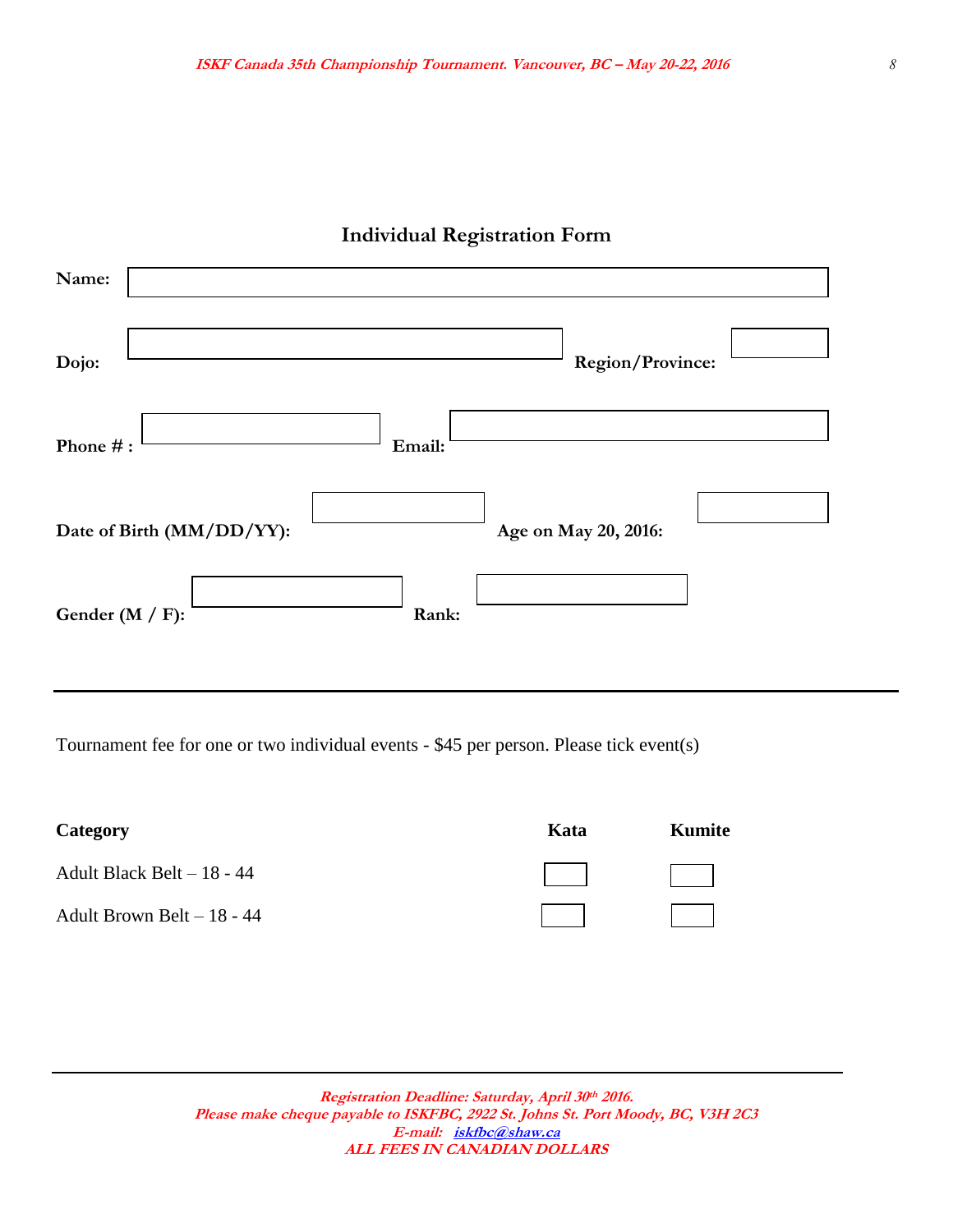| Senior $55 - 64$ Brown and Black Belt |  |                   |
|---------------------------------------|--|-------------------|
| Senior 45 - 54 Brown and Black Belt   |  | $^{\prime}$ \$45. |

Dan Exam and Clinics – make cheque to ISKFBC

|               | <b>Banquet</b> (seating is limited) |                       |                                                                               | \$ |
|---------------|-------------------------------------|-----------------------|-------------------------------------------------------------------------------|----|
|               |                                     |                       | Bring Registration forms from ISKF website, registration will be at home dojo |    |
| Rokudan \$350 |                                     |                       |                                                                               | \$ |
| Godan \$280   |                                     |                       |                                                                               |    |
| Yondan \$212  |                                     | Kenshusei clinic \$35 |                                                                               |    |
| Sandan \$172  |                                     | Training clinic \$35  |                                                                               |    |
| Nidan \$145   |                                     | Judge exam \$80       |                                                                               |    |
| Shodan \$118  |                                     | Judge clinic \$35     |                                                                               |    |

 $\mu$  x \$60.00 per person / 12 and under \$45.00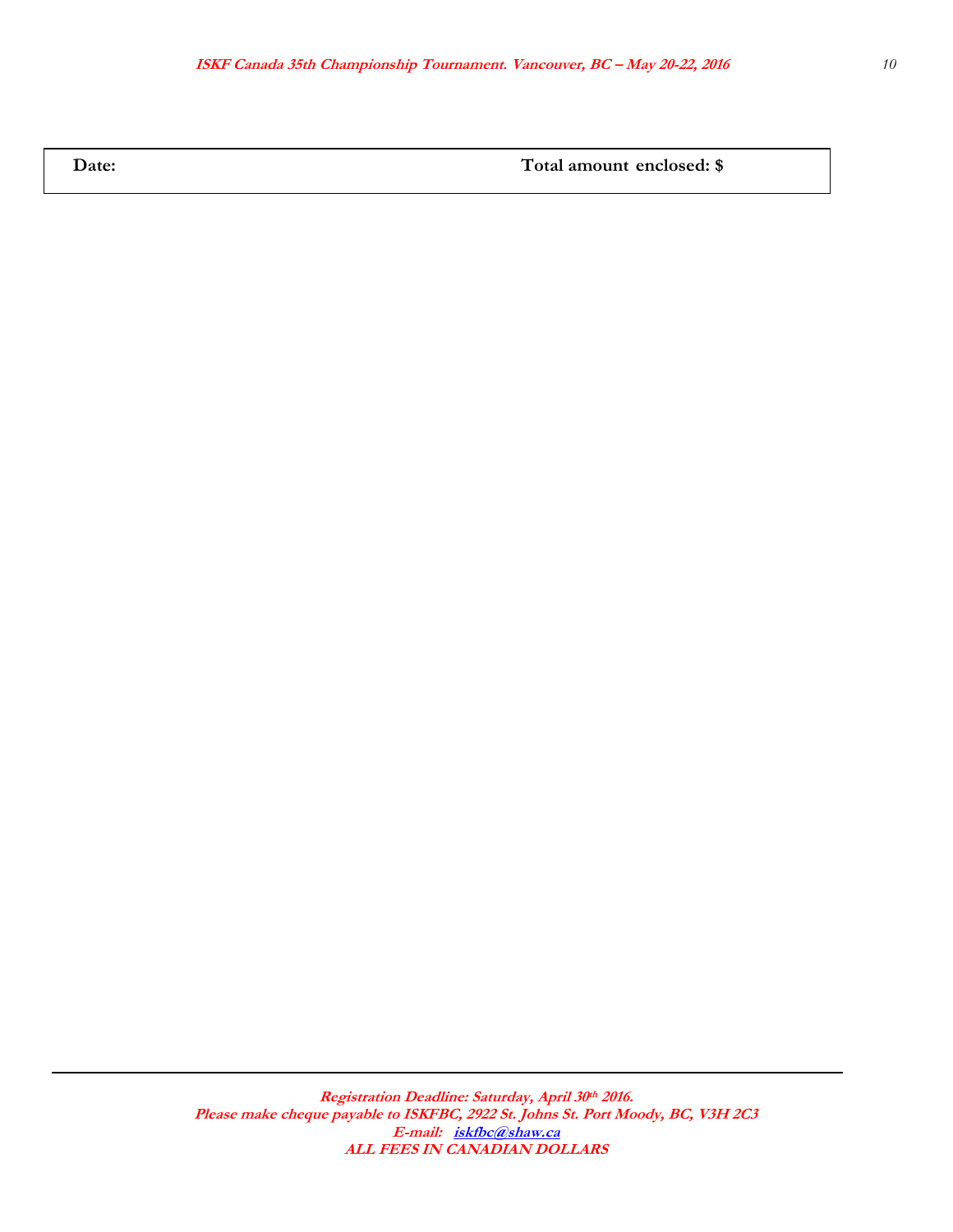#### **Waiver/Release Agreement for Contestants/Participants** All participants must complete.

#### "Event" means the May 20 - 22, 2016, 35st ISKF Canada Championship Tournament

The undersigned is aware that there are risks and dangers inherent in participating and receiving instruction at the Event. In consideration of being permitted to participate in the Event, I hereby release and waive any claims against ISKFBC, the ISKF Canada, the International Shotokan Karate Federation and any and all clubs, schools, instructors, members, judges, officials, officers, directors and representatives relating thereto (collectively the "Releases") for any injury or damage which I may suffer while participating and/or receiving instruction at the Event including travel to and from the Event.

I understand and agree that this Release will have the effect of releasing, discharging, waiving and forever relinquishing any and all actions, those causes of action that I may have or have had, whether past, present or future, whether now known or unknown and whether anticipated or unanticipated by me, arising out of my participation at the Event. This Release shall be binding upon me, my heirs, successors, administrators, assigns and legal representatives.

I assume full responsibility for any and all risk of death or personal injury or property damage, which I may suffer while participating in the Event. I expressly acknowledge and assume any and all risk that my participation in the Event may subject me to personal injury to bodily harm.

I confirm that I have no past or present medical condition, injury or other physical or mental restriction which may cause or contribute to personal injury or property damage while participating in the Event and if in case I have such a condition, I agree to forthwith nullify the Releases, as the case may be, and withdraw from the Event.

I further agree by signing this Release, I shall indemnify and hold any of the Releases harmless from any and all liability or costs, including legal fees, associated with or arising from my participation at the Event.

I understand that if I am signing this Release on behalf of a minor child, I will be giving up the same rights for said minor as I would be giving up if I signed this document on my own behalf.

I acknowledge that I have read this Release and that I understand the words and language in it. I sign this Release freely and voluntarily.

NAME (PRINT) DATE

SIGNATURE WITNESS

#### **Parent/Guardian Release:**

I am the parent or legal guardian of the minor\_\_\_\_\_\_\_\_\_\_\_\_\_\_\_\_\_\_\_\_\_\_\_\_\_\_\_\_ and I am signing this waiver/release on behalf of the said minor.

NAME OF PARENT OR GUARDIAN (PRINT)

SIGNATURE

**Registration Deadline: Saturday, April 30 th 2016. Please make cheque payable to ISKFBC, 2922 St. Johns St. Port Moody, BC, V3H 2C3 E-mail: [iskfbc@shaw.ca](mailto:iskfbc@shaw.ca) ALL FEES IN CANADIAN DOLLARS**

**DATE**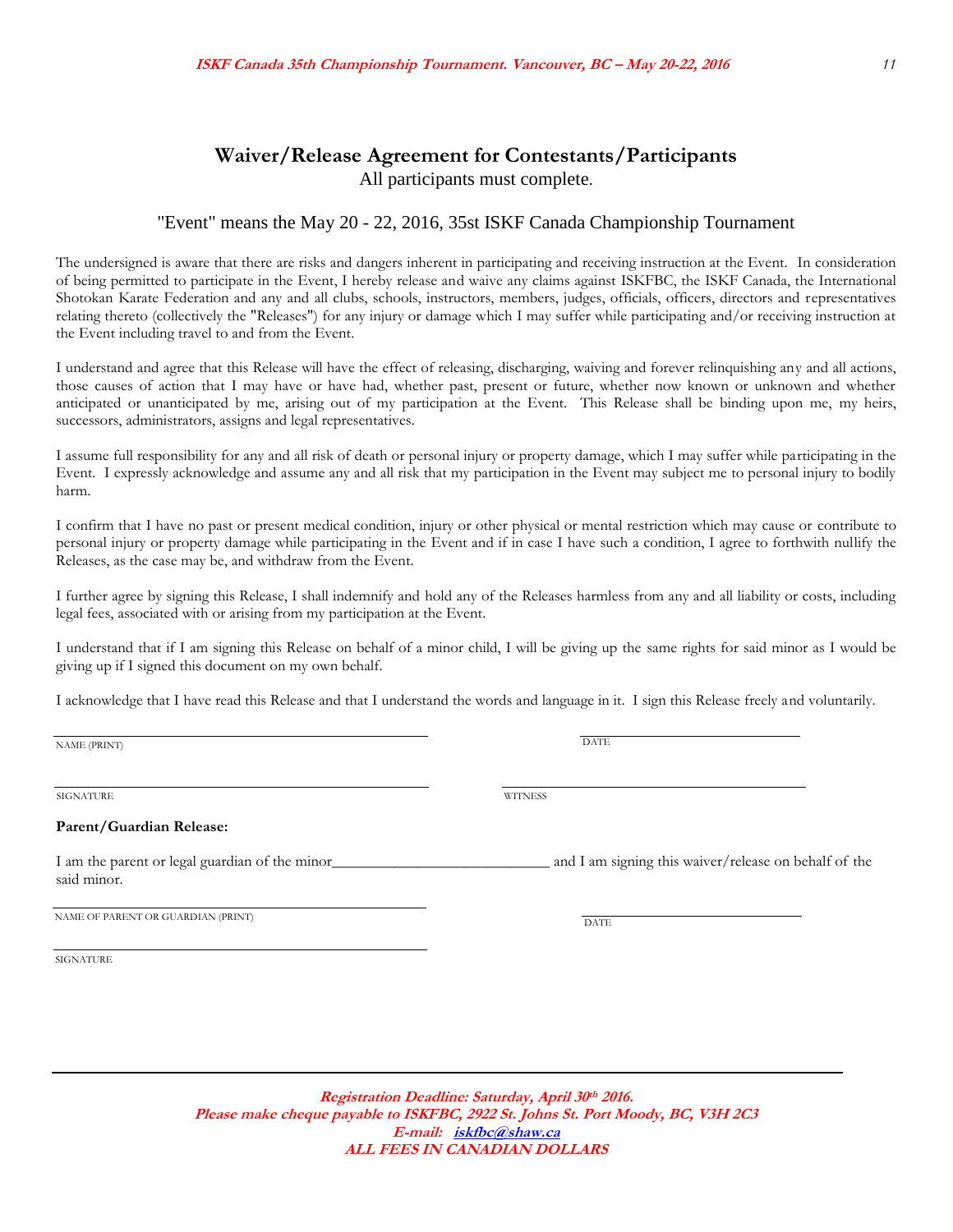## **Contestant's / Participant's Medical Questionnaire**

All contestants are required to submit a completed medical form with their registration

|      |     | Gender                                                                                                                                                                                                                               |
|------|-----|--------------------------------------------------------------------------------------------------------------------------------------------------------------------------------------------------------------------------------------|
| Rank |     | <u> The Communication of the Communication of the Communication of the Communication of the Communication of</u>                                                                                                                     |
|      |     | Address: <u>the contract of the contract of the contract of the contract of the contract of the contract of the contract of the contract of the contract of the contract of the contract of the contract of the contract of the </u> |
|      |     | Province:<br><u> 1989 - Johann Stoff, amerikansk politiker (d. 1989)</u>                                                                                                                                                             |
|      |     | Do you have a history of any of the following conditions?<br>Please check all that apply to you. If you answer yes to any, please explain:                                                                                           |
|      | Yes | No                                                                                                                                                                                                                                   |
|      |     |                                                                                                                                                                                                                                      |
|      |     |                                                                                                                                                                                                                                      |
|      |     |                                                                                                                                                                                                                                      |
|      |     | Bone fracture in the past six months                                                                                                                                                                                                 |
|      |     | Concussion or severe head injury in the past six months                                                                                                                                                                              |
|      |     | Seizures                                                                                                                                                                                                                             |
|      |     |                                                                                                                                                                                                                                      |
|      |     |                                                                                                                                                                                                                                      |
|      |     |                                                                                                                                                                                                                                      |
|      |     |                                                                                                                                                                                                                                      |
|      |     |                                                                                                                                                                                                                                      |
|      |     | <u> 1980 - Johann Barbara, martin amerikan bashkar (</u>                                                                                                                                                                             |
|      |     |                                                                                                                                                                                                                                      |

*Signature of Contestant (Parent or Guardian if under 18 years of age)*

**Every contestant must complete and return a medical questionnaire and Waiver & Release Agreement**

**\*\* Bring your provincial medical number or card with you to the tournament.**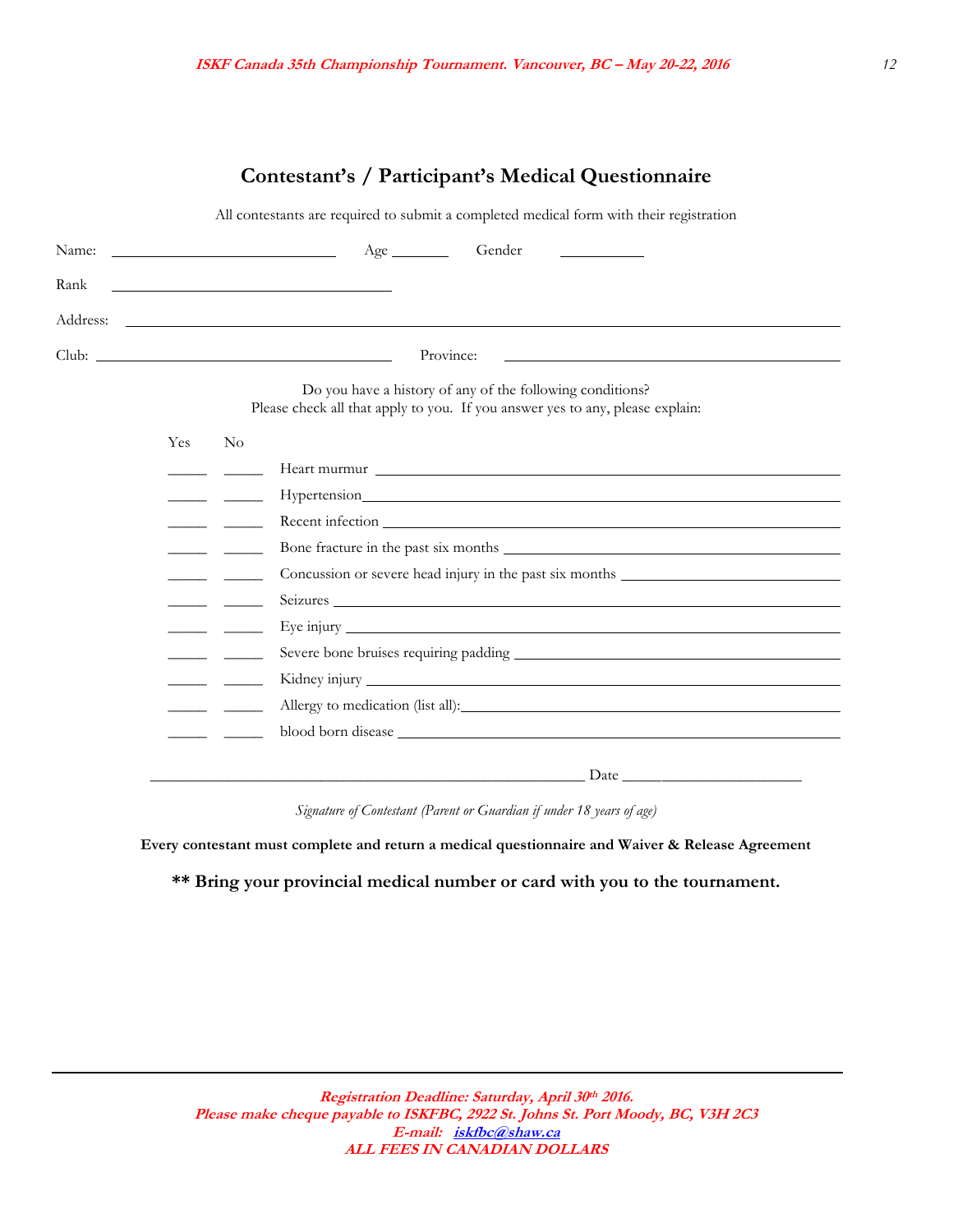## **Application for Judge's Examination**

- All examinees must pre-register.
- Registration must be received by May 1, 2016
- Must be Nidan and 22 Years of age
- Must have a whistle
- All examinees must attend Judges clinic on Friday evening, May 20, 2016

| <b>Judge's Pre-Requisites:</b> | Must be at least: |
|--------------------------------|-------------------|
| D Level                        | Nidan             |
| C Level                        | Sandan            |
| B Level                        | Yondan            |

| Name:           |                                |
|-----------------|--------------------------------|
| Address:        |                                |
|                 |                                |
| Telephone:      | Fax:                           |
| Email:          |                                |
| Dojo:           |                                |
| Region/Country: |                                |
| Date of Birth:  | Gender M F Present Rank (dan): |

**Current Judge Qualifications:**

|   | Date of Exam | <b>Registration Number</b> |
|---|--------------|----------------------------|
| D |              |                            |
| C |              |                            |
| B |              |                            |

**\*\* Testing does not include registration of Judges Qualifications. All successful judges must arrange to register new Judge Qualifications with their provincial director within one month of successful testing.**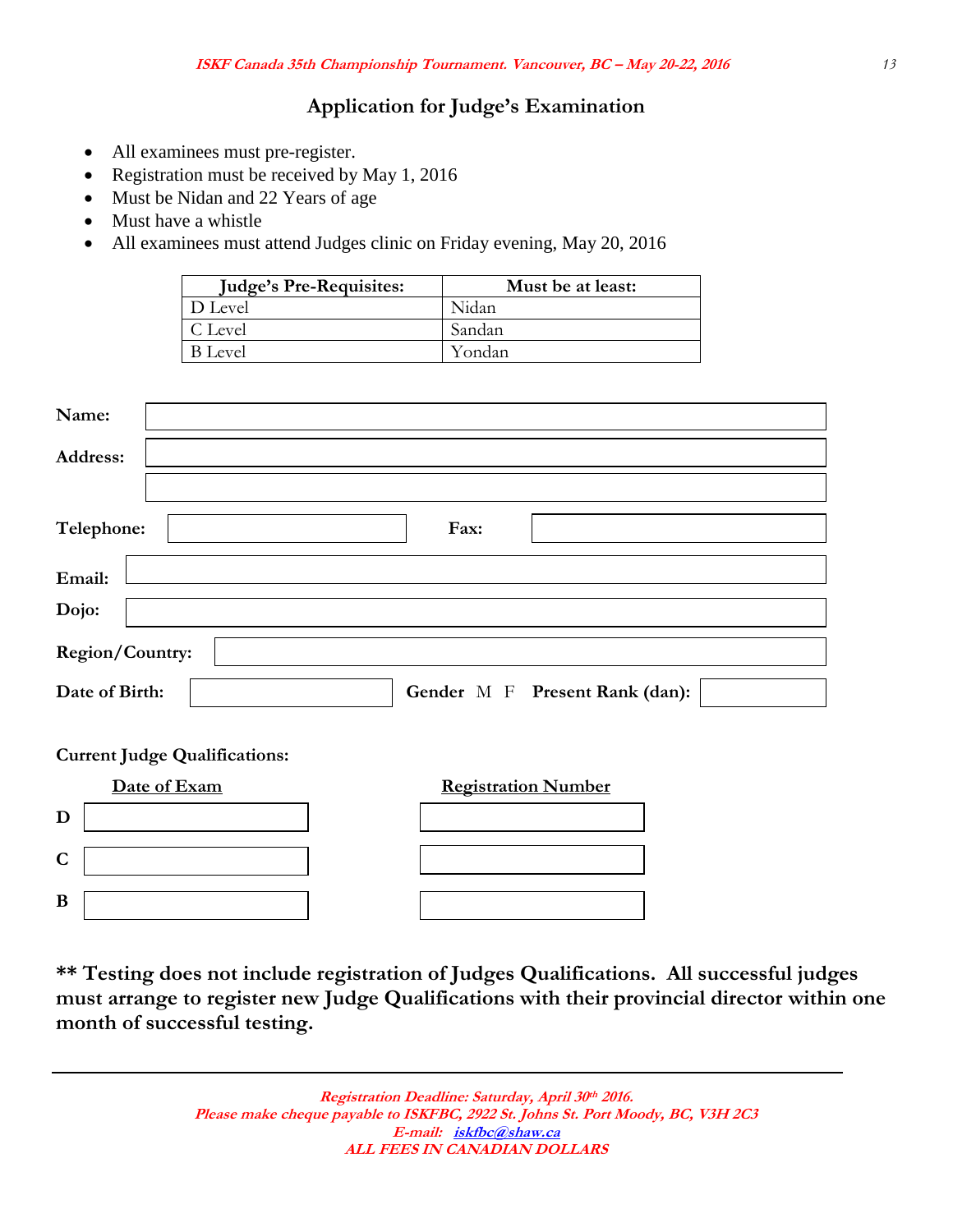## **35st ISKF Canada Tournament Judges Registration**

(To be completed by Provincial Director)

| Name | Rank | ISKF Judge's Level |
|------|------|--------------------|
|      |      |                    |
|      |      |                    |
|      |      |                    |
|      |      |                    |
|      |      |                    |
|      |      |                    |

#### **SELECTION OF JUDGES**

- Judges must meet the requirements as established by the International Shotokan Karate Federation (ISKF)
- ISKF Chief Instructor or His designate shall designate the Ring Officials.
- A minimum of two (2) judges rated class C or above are required from each province.
- Saturday events  $-$  Judges in gi
- Sunday events Judge's Uniform
	- o Judge's uniform:
		- **Whistle** 
			- Maroon tie
			- White dress shirt (long sleeves)
			- Light grey pants
			- Navy blue, single breasted blazer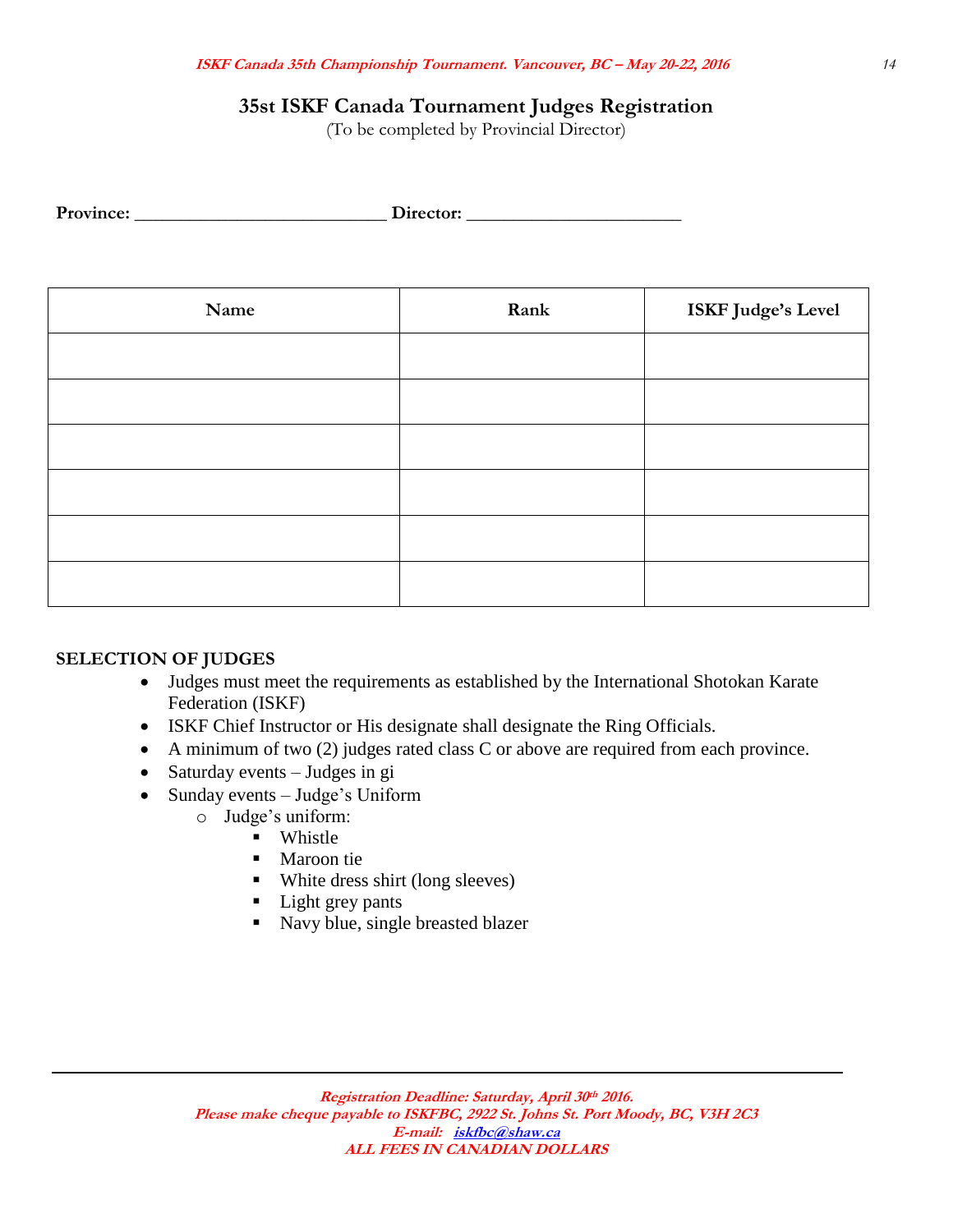## **Adult Team Registration**

(To be submitted by Provincial Director)

|  | Province: | Director: |
|--|-----------|-----------|
|--|-----------|-----------|

All teams must pre-register.

**Each Province may enter one team per category. Brown and black Team Kata**

#### **Female Team Kata**

|                          | Name | Rank |
|--------------------------|------|------|
| . .                      |      |      |
| $\overline{\phantom{a}}$ |      |      |
|                          |      |      |
| Alternate                |      |      |

#### **Male Team Kata**

|           | Name | Rank |
|-----------|------|------|
| . .       |      |      |
|           |      |      |
| $\cdot$   |      |      |
| Alternate |      |      |

#### **Female Team Kumite**

|                          | Name | Rank |
|--------------------------|------|------|
| . .                      |      |      |
| $\overline{\phantom{a}}$ |      |      |
| $\check{ }$ .            |      |      |
| Alternate                |      |      |

#### **Male Team Kumite**

|           | Name | Rank |
|-----------|------|------|
| . .       |      |      |
| ۷.        |      |      |
| ◡.        |      |      |
| . .       |      |      |
| J.        |      |      |
| Alternate |      |      |

## **FEE: TEAMS x \$60.00 PER TEAM Amount Enclosed: \$**